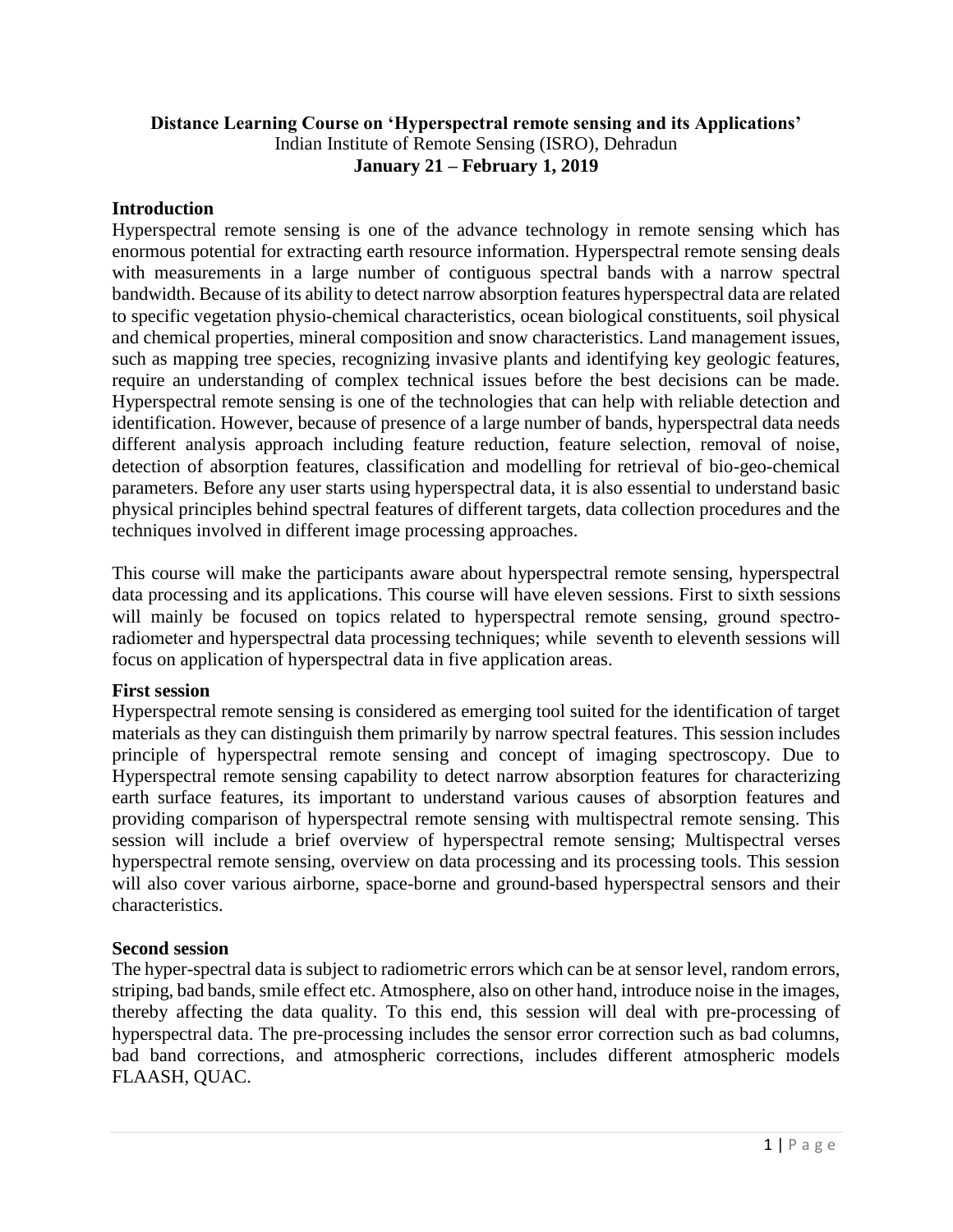## **Third session**

This session will cover data dimensionality reduction techniques including the reduction of data, both spectrally with MNF, ICA and specially using Pixel Purity Index to identify pure pixels for the classification.

## **Fourth session**

One objective of hyperspectral data processing is to classify collected imagery into distinct material constituents relevant to particular applications, and produce classification maps that indicate where the constituents are present. Such information products can include land-cover maps, surface mineral maps, vegetation species for agricultural or other earth science studies, or manmade materials for urban mapping. This forth session will cover hard and soft classification algorithms, role of indices for hyperspectral data as well as accuracy assessment methods while focusing on specific class extraction.

## **Fifth session**

This session covers about demonstration on ground spectro-radiometer for spectral data collection of various earth surface features. This session also includes generation of spectral library collected using spectro-radiometer and spectral resampling of spectral library with respect to pre-processed hyperspectral image.

## **Sixth session**

Several hyperspectral tools are developed for information extraction from hyperspectral remote sensing data which often includes large data sets. This session will cover demonstration on hyperspectral data processing which includes pre-processing (sensor and atmospheric error correction).This session also covers about land cover classification of hyperspectral data with the help of collected ground spectra using per pixel (Spectral Angle Mapper) and sub pixel (Linear Spectral Unmixing) techniques in the ENVI software.

## **Seventh session**

The identification of individual tree species/community has long been of interest using field spectro-radiometric techniques. The different spectral response patterns can typically be related strongly to tree species differentiation (color, leaf morphology, canopy morphology). Species vary by leaf angle, crown structure and color and hyperspectral data is more suitable to identify fine spectral differences. Hyperspectral imagery can be used to classify forest cover based on species composition and foliar chemical characteristics. Hyperspectral imagery can be used to derive estimate of foliar chlorophyll and foliar nitrogen concentrations. Ecological research is likely to benefit from the increased spectral resolution that hyperspectral remote sensing can provide.

## **Eighth session**

Hyperspectral remote sensing provides near laboratory quality reflectance spectra of each single pixel which helps to extract vital information regarding the chemical constitution of the various materials including soil constituents. Studying the peculiar spectral absorption and reflectance features helps for predictive modelling and quantification of various soil properties like soil salinity, organic matter content, soil clay mineral composition, soil pollution etc. These approaches will help for better assessment of various soil degradation processes as well as soil quality.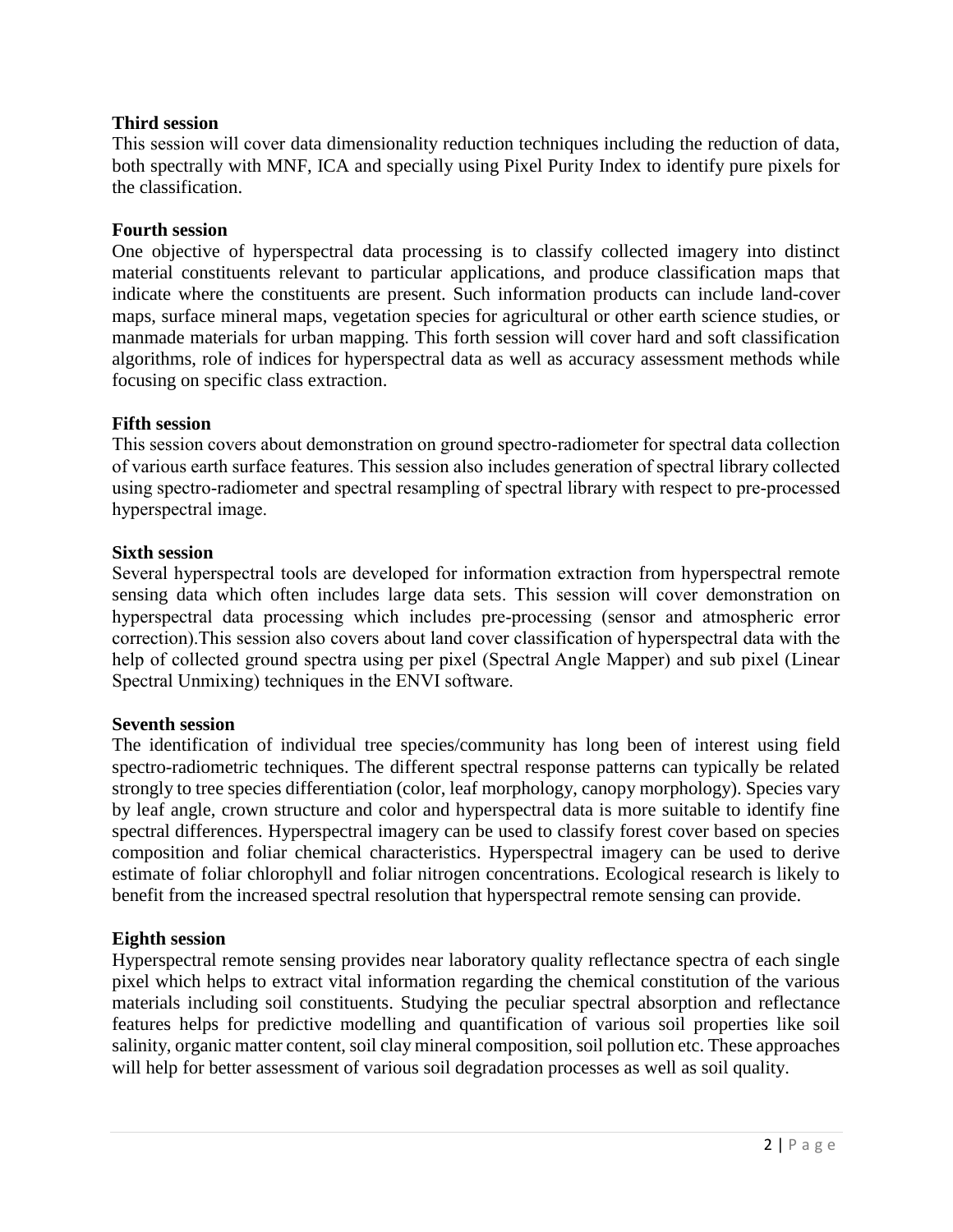#### **Ninth session**

In the field of mineral exploration, remote sensing has significant contribution such as mapping of geological faults and fractures and host rock that localize ore deposits based on their spectral signatures. However a major limitation of using remote sensing approaches to mineral exploration with broad-band multispectral sensors is the insufficient spectral resolution to map hydrothermal alteration minerals, which exhibit subtle differences in spectral signatures at narrow band width in electromagnetic spectrum. The advent of new hyperspectral sensor technology, in terms of both sensor and technique development, has provided opportunity to revisit previous remote sensing approaches to mineral exploration as well as development of improved methods. This session will explain the use of hyperspectral remote sensing for the geological applications such as identification and mapping of minerals.

## **Tenth session**

The morphology of cities is very complex spatially due to immense heterogeneity in their structure. With time, the conditions are changing at fast pace within the urban canopy due to changing environments, human movements, and reconstruction and technological advancements. Knowledge about chemical compositions and radiative properties of both novel and older construction materials is required to ensure about their dynamic impacts. This session talks about Hyperspectral Remote Sensing for urban applications for land cover classification based on a priori knowledge about materials' spectral characteristics.

#### **Eleventh Session**

The remote sensing technique has been known for providing spatial and temporal information of natural resources. Its application in the field of water quality monitoring and assessment is at nascent stage. With the advancement in the field of sensor technology such as "hyperspectral sensors", remote sensing provides great opportunity to assess and monitor water quality of surface water bodies. The substances in the surface water significantly change the backscattering characteristic. Remote sensing techniques depend on the ability to measure these changes in the spectral signature backscattered from water and relate these measured changes by empirical or analytical models to a water quality parameter. The optimal wavelength used to measure a water quality parameter is dependent on the substance being measured, its concentration, and the sensor characteristics. In similar line, attempts have been made to analyse snow physical parameter like snow grain size mapping using hyperspectral data.

| <b>Sessions</b> | Date &       | <b>Lecture Topic</b>                                                   | <b>Faculty</b> |
|-----------------|--------------|------------------------------------------------------------------------|----------------|
|                 | Time (HRS)   |                                                                        |                |
| 1.              |              | <b>Hyperspectral Remote Sensing: An Overview and</b>                   | Shri. Vinay    |
|                 |              | <b>Applications</b>                                                    | Kumar          |
|                 | 21.01.2019   | Principle of hyperspectral remote sensing<br>$\overline{\phantom{0}}$  |                |
|                 |              | - Causes of absorption,                                                |                |
|                 | 1600 to 1730 | Multispectral Vs Hyperspectral,<br>$\overline{\phantom{a}}$            |                |
|                 |              | - Terrestrial, airborne and space borne hyperspectral sensors          |                |
|                 |              | ISRO Program on hyperspectral imaging<br>$\overline{\phantom{a}}$      |                |
|                 |              | Overview of hyperspectral data processing,<br>$\overline{\phantom{a}}$ |                |
|                 |              | Hyperspectral data processing softwares                                |                |
|                 |              | - Limitations of hyperspectral data                                    |                |

**Outline of the Course**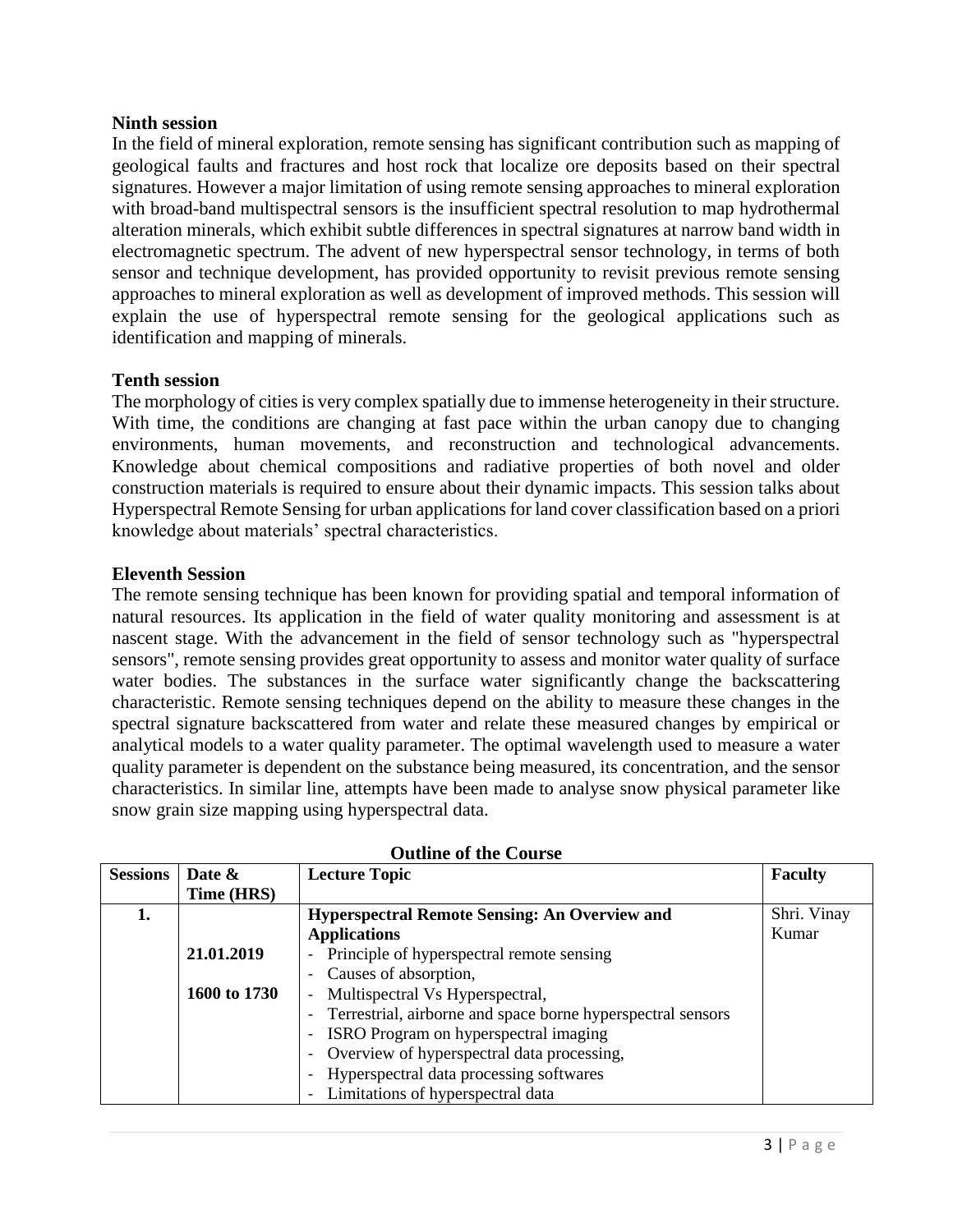| - Radiometeric errors (sensor, atmospheric related)<br>Mehta<br>Bad band and bad column removal<br>1600 to 1730<br>- Atmospheric correction (relative and absolute)<br>Mrs. Richa U<br>3.<br>23.01.2019<br>Data dimensionality reduction<br>Data Dimensionality reduction<br>Sharma<br>1600 to 1730<br><b>Endmember</b> selection<br>24.01.2019<br><b>Optical and Thermal Hyperspectral Image Classification</b><br>Dr. Anil<br>4.<br>Kumar<br>Pixel based hard classification algorithms<br>1600 to 1730<br>Pixel based soft classification algorithms<br>Role of Indices for hyperspectral data classification -<br>showcase of in-house tool<br>Accuracy assessment methods – hard and soft output<br>5.<br>25.01.2019<br>Demonstration on spectro-radiometer and spectral library<br>creation<br>Shri. Vinay<br>1500 to 1600<br>Kumar<br>Spectral data collection using ground spectro-radiometer<br>Creation of Spectral library<br>Demonstration on hyperspectral data processing<br>6.<br>25.01.2019<br>Shri. Vinay<br>Sensor error correction (Bad band & bad column removal)<br>Kumar<br>Atmospheric correction using FLAASH<br>1600 to 1730 |
|-------------------------------------------------------------------------------------------------------------------------------------------------------------------------------------------------------------------------------------------------------------------------------------------------------------------------------------------------------------------------------------------------------------------------------------------------------------------------------------------------------------------------------------------------------------------------------------------------------------------------------------------------------------------------------------------------------------------------------------------------------------------------------------------------------------------------------------------------------------------------------------------------------------------------------------------------------------------------------------------------------------------------------------------------------------------------------------------------------------------------------------------------------|
|                                                                                                                                                                                                                                                                                                                                                                                                                                                                                                                                                                                                                                                                                                                                                                                                                                                                                                                                                                                                                                                                                                                                                       |
|                                                                                                                                                                                                                                                                                                                                                                                                                                                                                                                                                                                                                                                                                                                                                                                                                                                                                                                                                                                                                                                                                                                                                       |
|                                                                                                                                                                                                                                                                                                                                                                                                                                                                                                                                                                                                                                                                                                                                                                                                                                                                                                                                                                                                                                                                                                                                                       |
|                                                                                                                                                                                                                                                                                                                                                                                                                                                                                                                                                                                                                                                                                                                                                                                                                                                                                                                                                                                                                                                                                                                                                       |
|                                                                                                                                                                                                                                                                                                                                                                                                                                                                                                                                                                                                                                                                                                                                                                                                                                                                                                                                                                                                                                                                                                                                                       |
|                                                                                                                                                                                                                                                                                                                                                                                                                                                                                                                                                                                                                                                                                                                                                                                                                                                                                                                                                                                                                                                                                                                                                       |
|                                                                                                                                                                                                                                                                                                                                                                                                                                                                                                                                                                                                                                                                                                                                                                                                                                                                                                                                                                                                                                                                                                                                                       |
|                                                                                                                                                                                                                                                                                                                                                                                                                                                                                                                                                                                                                                                                                                                                                                                                                                                                                                                                                                                                                                                                                                                                                       |
|                                                                                                                                                                                                                                                                                                                                                                                                                                                                                                                                                                                                                                                                                                                                                                                                                                                                                                                                                                                                                                                                                                                                                       |
|                                                                                                                                                                                                                                                                                                                                                                                                                                                                                                                                                                                                                                                                                                                                                                                                                                                                                                                                                                                                                                                                                                                                                       |
|                                                                                                                                                                                                                                                                                                                                                                                                                                                                                                                                                                                                                                                                                                                                                                                                                                                                                                                                                                                                                                                                                                                                                       |
|                                                                                                                                                                                                                                                                                                                                                                                                                                                                                                                                                                                                                                                                                                                                                                                                                                                                                                                                                                                                                                                                                                                                                       |
|                                                                                                                                                                                                                                                                                                                                                                                                                                                                                                                                                                                                                                                                                                                                                                                                                                                                                                                                                                                                                                                                                                                                                       |
|                                                                                                                                                                                                                                                                                                                                                                                                                                                                                                                                                                                                                                                                                                                                                                                                                                                                                                                                                                                                                                                                                                                                                       |
|                                                                                                                                                                                                                                                                                                                                                                                                                                                                                                                                                                                                                                                                                                                                                                                                                                                                                                                                                                                                                                                                                                                                                       |
|                                                                                                                                                                                                                                                                                                                                                                                                                                                                                                                                                                                                                                                                                                                                                                                                                                                                                                                                                                                                                                                                                                                                                       |
|                                                                                                                                                                                                                                                                                                                                                                                                                                                                                                                                                                                                                                                                                                                                                                                                                                                                                                                                                                                                                                                                                                                                                       |
|                                                                                                                                                                                                                                                                                                                                                                                                                                                                                                                                                                                                                                                                                                                                                                                                                                                                                                                                                                                                                                                                                                                                                       |
| - Classification using Spectral Angle Mapper (SAM) and                                                                                                                                                                                                                                                                                                                                                                                                                                                                                                                                                                                                                                                                                                                                                                                                                                                                                                                                                                                                                                                                                                |
| Linear Spectral Unmixing (LSU)                                                                                                                                                                                                                                                                                                                                                                                                                                                                                                                                                                                                                                                                                                                                                                                                                                                                                                                                                                                                                                                                                                                        |
| 7.<br>Dr. Hitendra<br>28.01.2019<br><b>Hyperspectral Remote Sensing for Forestry Applications</b>                                                                                                                                                                                                                                                                                                                                                                                                                                                                                                                                                                                                                                                                                                                                                                                                                                                                                                                                                                                                                                                     |
| Padalia<br>Plant species/community level detection and discrimination                                                                                                                                                                                                                                                                                                                                                                                                                                                                                                                                                                                                                                                                                                                                                                                                                                                                                                                                                                                                                                                                                 |
| 1600 to 1730<br>Canopy chlorophyll estimation                                                                                                                                                                                                                                                                                                                                                                                                                                                                                                                                                                                                                                                                                                                                                                                                                                                                                                                                                                                                                                                                                                         |
|                                                                                                                                                                                                                                                                                                                                                                                                                                                                                                                                                                                                                                                                                                                                                                                                                                                                                                                                                                                                                                                                                                                                                       |
| Foliar nitrogen content estimation                                                                                                                                                                                                                                                                                                                                                                                                                                                                                                                                                                                                                                                                                                                                                                                                                                                                                                                                                                                                                                                                                                                    |
| Vegetation spectral library                                                                                                                                                                                                                                                                                                                                                                                                                                                                                                                                                                                                                                                                                                                                                                                                                                                                                                                                                                                                                                                                                                                           |
| 29.01.2019<br><b>Hyperspectral Remote Sensing for Agriculture and soil</b><br>Shri. Justin<br>8.                                                                                                                                                                                                                                                                                                                                                                                                                                                                                                                                                                                                                                                                                                                                                                                                                                                                                                                                                                                                                                                      |
| <b>Studies</b><br>George K                                                                                                                                                                                                                                                                                                                                                                                                                                                                                                                                                                                                                                                                                                                                                                                                                                                                                                                                                                                                                                                                                                                            |
| 1600 to 1730<br>Soil type Studies                                                                                                                                                                                                                                                                                                                                                                                                                                                                                                                                                                                                                                                                                                                                                                                                                                                                                                                                                                                                                                                                                                                     |
| Soil fertility Studies                                                                                                                                                                                                                                                                                                                                                                                                                                                                                                                                                                                                                                                                                                                                                                                                                                                                                                                                                                                                                                                                                                                                |
| Crop related studies                                                                                                                                                                                                                                                                                                                                                                                                                                                                                                                                                                                                                                                                                                                                                                                                                                                                                                                                                                                                                                                                                                                                  |
| Mrs. Richa U<br>30.01.2019<br>9.<br><b>Hyperspectral remote Sensing for Geological Applications</b><br>Sharma                                                                                                                                                                                                                                                                                                                                                                                                                                                                                                                                                                                                                                                                                                                                                                                                                                                                                                                                                                                                                                         |
| Spectra of minerals and their diagnostic absorptions<br>1600 to 1730                                                                                                                                                                                                                                                                                                                                                                                                                                                                                                                                                                                                                                                                                                                                                                                                                                                                                                                                                                                                                                                                                  |
| Mineral Mapping using hyperspectral data                                                                                                                                                                                                                                                                                                                                                                                                                                                                                                                                                                                                                                                                                                                                                                                                                                                                                                                                                                                                                                                                                                              |
| <b>Planetary HRS</b>                                                                                                                                                                                                                                                                                                                                                                                                                                                                                                                                                                                                                                                                                                                                                                                                                                                                                                                                                                                                                                                                                                                                  |
| Case studies, Planetary Geology<br>31.01.2019<br><b>Hyperspectral Remote Sensing for Urban Studies</b><br>10.<br>Mrs. Asfa                                                                                                                                                                                                                                                                                                                                                                                                                                                                                                                                                                                                                                                                                                                                                                                                                                                                                                                                                                                                                            |
| Siddiqui<br>Road extraction and mapping                                                                                                                                                                                                                                                                                                                                                                                                                                                                                                                                                                                                                                                                                                                                                                                                                                                                                                                                                                                                                                                                                                               |
| 1600 to 1730<br>Extraction of Impervious surfaces                                                                                                                                                                                                                                                                                                                                                                                                                                                                                                                                                                                                                                                                                                                                                                                                                                                                                                                                                                                                                                                                                                     |
| Hyperspectral classification for urban areas                                                                                                                                                                                                                                                                                                                                                                                                                                                                                                                                                                                                                                                                                                                                                                                                                                                                                                                                                                                                                                                                                                          |
| 01.02.2019<br>11.<br>Dr. Vaibhav<br><b>Hyperspectral Remote Sensing for Water and snow cover</b>                                                                                                                                                                                                                                                                                                                                                                                                                                                                                                                                                                                                                                                                                                                                                                                                                                                                                                                                                                                                                                                      |
| <b>Studies</b><br>Garg                                                                                                                                                                                                                                                                                                                                                                                                                                                                                                                                                                                                                                                                                                                                                                                                                                                                                                                                                                                                                                                                                                                                |
| 1600 to 1730<br><b>Water Quality Mapping</b>                                                                                                                                                                                                                                                                                                                                                                                                                                                                                                                                                                                                                                                                                                                                                                                                                                                                                                                                                                                                                                                                                                          |
| <b>Snow Physical Parameters</b>                                                                                                                                                                                                                                                                                                                                                                                                                                                                                                                                                                                                                                                                                                                                                                                                                                                                                                                                                                                                                                                                                                                       |
| Recent attempts on Soil Moisture Mapping                                                                                                                                                                                                                                                                                                                                                                                                                                                                                                                                                                                                                                                                                                                                                                                                                                                                                                                                                                                                                                                                                                              |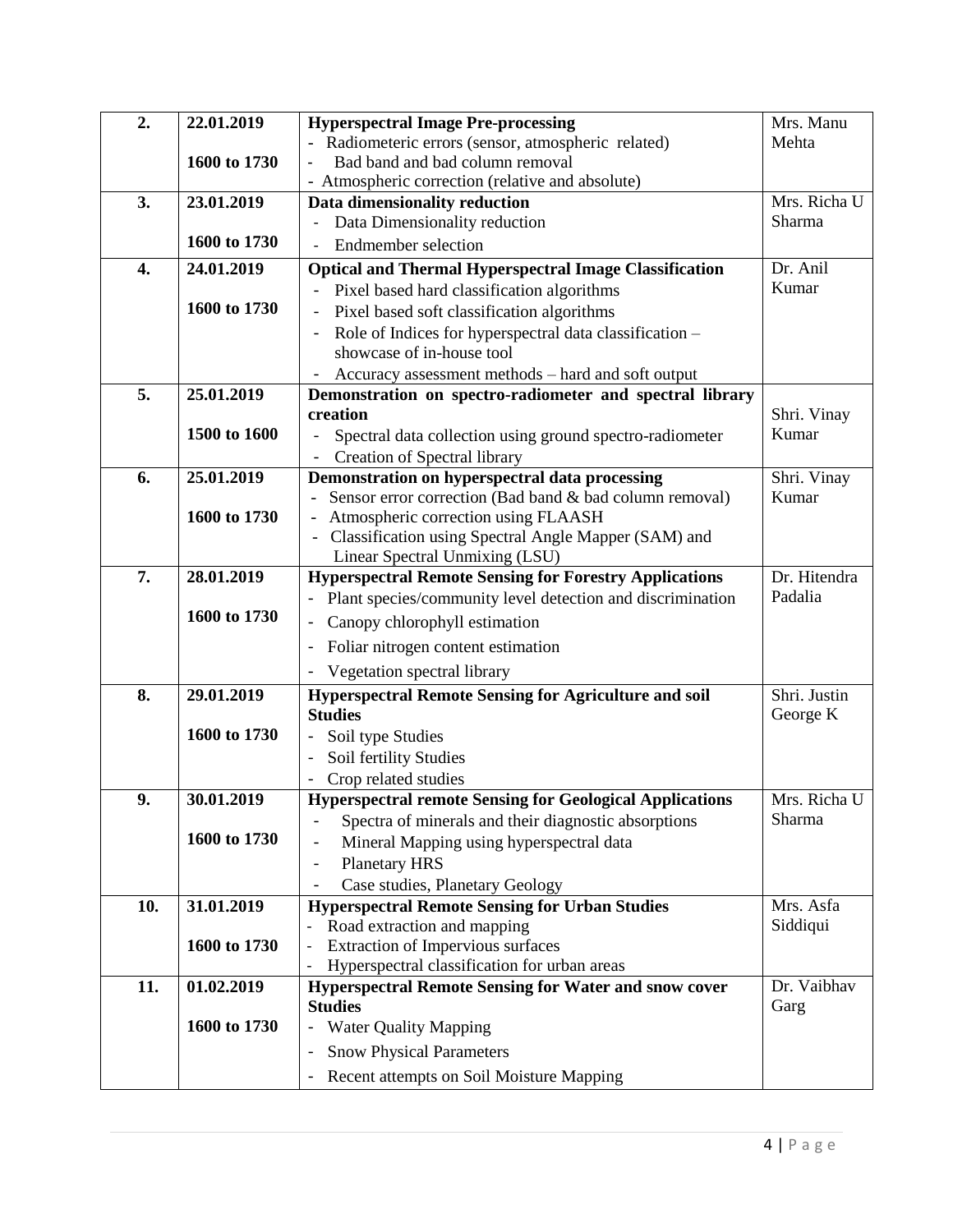# **Organizer and Speaker(s):**

| Anil Kumar is Scientist/Engineer 'SG' and Head PRSD at Indian Institute<br>of Remote Sensing (IIRS), ISRO, Dehradun, India. He received his<br>B.Tech degree in Civil Engineering from University of Lucknow, India<br>and M.E. degre as well as inservise part time Ph.D in soft computing from<br>Indian Institute of Technology, Roorkee, India. His current research<br>interests are in the area of Soft computing, Digital Photogrammetry, GPS<br>and LiDAR. |
|--------------------------------------------------------------------------------------------------------------------------------------------------------------------------------------------------------------------------------------------------------------------------------------------------------------------------------------------------------------------------------------------------------------------------------------------------------------------|
| Hitendra Padalia is Scientist/Engineer 'SF' at Forestry and Ecology<br>Department of Indian Institute of Remote Sensing, ISRO, Dehradun. He<br>received M.Sc. in Forest: Economics and Management and Ph.D. degree<br>in Forestry from from FRI University, Dehradun. His research interests<br>are hyperspectral microwave RS and modelling applications for forestry<br>and ecological studies.                                                                  |
| Vaibhav Garg is Scientist/Engineer 'SE' at Indian Institute of Remote<br>Sensing (IIRS), ISRO, Dehradun, India. He is basically a Civil<br>Engineering graduate, he did his masters from MNIT Jaipur with<br>specialisation Water Resources Engineering. He did his phD from Civil<br>Engineering Department, Indian Institute of Technology Bombay,<br>Mumbai, India. His current field of intrest is surface water hydrology and<br>water quality studies.       |
| Manu Mehta is Scientist/ Engineer 'SE' at Indian Institute of Remote<br>Sensing, ISRO, Dehradun. She received her M. Tech. degree in<br>Optoelectronics and Optical Communication from Indian Institute of<br>Technology, Delhi. Her current interests include aerosol remote sensing<br>over land and ocean, spatio-temporal analysis, radiative transfer<br>modelling and aerosol retrieval from satellite data.                                                 |
| Vinay Kumar is Scientist/Engineer 'SE' at Indian Institute of Remote<br>Sensing (IIRS), ISRO, Dehradun, India. He received his B.E degree in<br>Mining Engineering from BIT Sindri and M.Tech. degree in Geomatics<br>Engineering from IIT Roorkee. His research interest is in the area of<br>Hyperspectral Remote Sensing (HRS), including automatic end member<br>extraction, simulation of HRS data from multispectral data and fusion of<br>HRS and SAR data. |
| Richa U Sharma is Scientist/Engineer 'SD' at Indian Institute of Remote<br>Sensing (IIRS), ISRO, Dehradun, India. She received her B.Sc in Maths<br>Physics, Geology and MSc. in Geology from Govt. Holkar Science<br>College, Indore and Diploma in Geoinformatics form IIRS- ITC joint<br>programme. Her current research interest is hyperspectral remote sensing<br>in geological applications.                                                                |